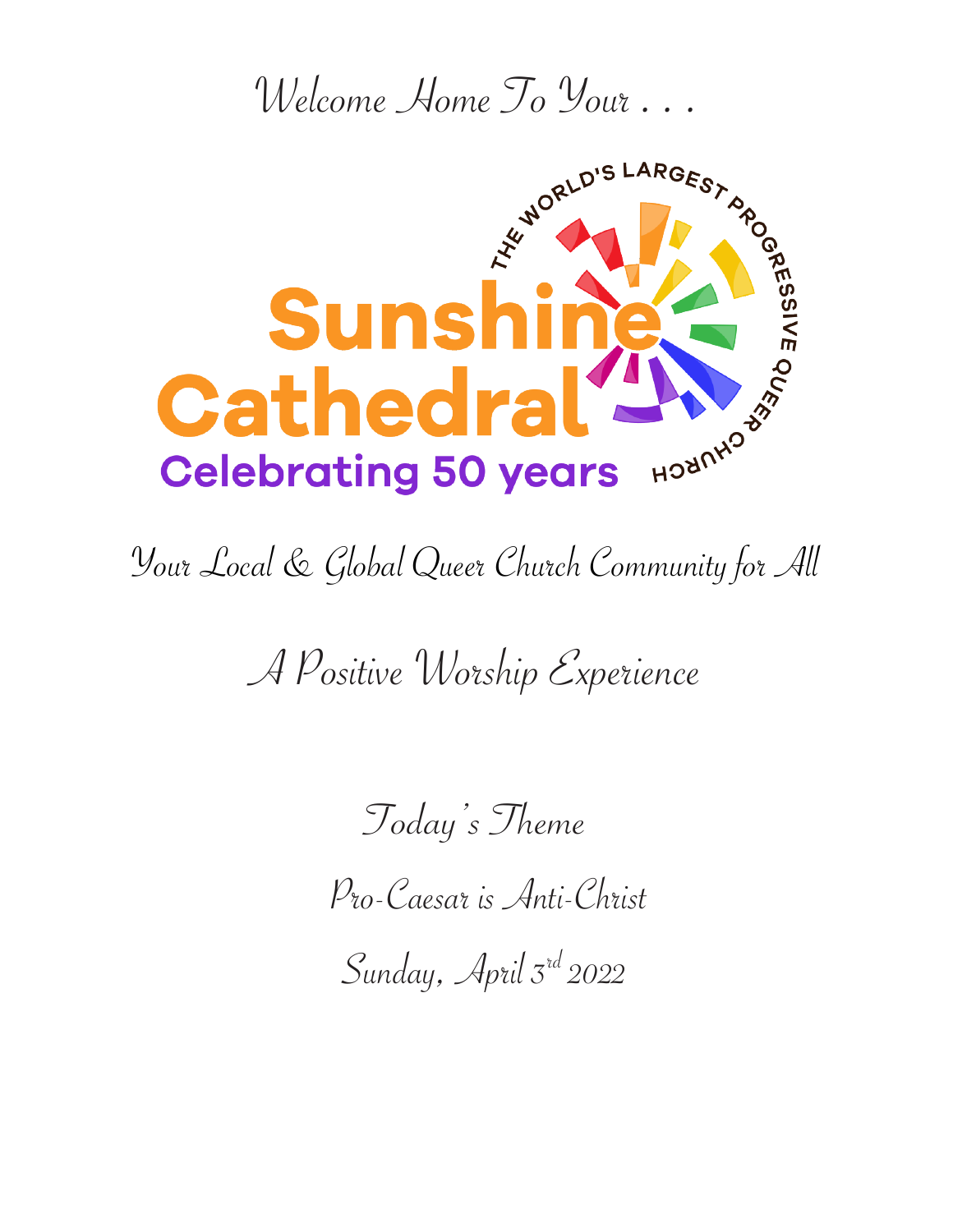# *Service of Gathering*

**Welcome**

Rev Dr Durrell Watkins, Senior Minister Rev Dr Robert Griffin, Executive Minister

**Announcements**  Rev Dr Anne Atwell, Minister of Connections

# *Please rise as you are able.*

**Introit** 

*Lord, prepare me to be a sanctuary, pure and holy, tried and true; with thanksgiving, I'll be a living sanctuary for you. (2x)*

# **Sunshine Cathedral Affirmation**

*Sunshine Cathedral is a different kind of church where the past is past and the future has infinite possibilities.*

**The Call to Worship**

This is the day our God has made. *Let us rejoice and be glad in it.*

# *Service of Praise*

**Processional Hymn** *For the Healing of the Nations*

*For the healing of the nations, God, we pray with one accord; For a just and equal sharing Of the things that earth affords; To a life of love in action Help us rise and pledge our word.*

*Lead us forward into freedom; From despair your world release, That, redeemed from war and hatred, All may come and go in peace. Show us how through care and goodness Fear will die and hope increase.*

*All that kills abundant living, Let it from the earth be banned; Pride of status, race, or schooling, Dogmas that obscure your plan. In our common quest for justice May we hallow life's brief span.*

*You, Creator God, have written Your great names on humankind; For our growing in your likeness Bring the life of Christ to mind, That by our response and service Earth its destiny may find* 

**Lenten Confession Rev Marian Cavagnaro** 

One: May we be forgiven for forgetting our divine nature. *All: May we be forgiven for failing to see the sacred value of all people.* 

One: May we be healed of judging ourselves, and others, too harshly.

*All: May we forgive ourselves for not trusting in the a solute goodness and unconditional love of God.* 

One: May we forgive ourselves and others of all mistakes, real or imagined, since God has always and only seen the truth of our endless goodness.

*All: May we now let our light shine and live as the children of God that we are. Amen.*

**Sung Response** *No Day But Today* 

*There's only us, there's only this. Forget regret, or life is yours to miss. No other road, no other way, no day but today. I can't control my destiny. I trust my soul, my only goal is just to be. There's only now, there's only here. Give into love, or live in fear. No other road, no other way, no day but today. No day but today.*

*Please be seated.*

# *Service of Proclamation*

# **The Wisdom of Lola Pauline Mays** Rev Renwick Bell

In this moment I am lifted into a divine realization and see the truth about myself, my family, my neighbor, and my country. I realize that God within me, as intelligence, can clear my way as my mind remains in a state of peace. I no longer fight a battle of appearances, because I have accepted victory from within. In this calm trust I am awakened to the truth that all God can do for me must be done through me. This stabilizes my mind…I thank God…today for inner peace.

In these human words, God's voice is heard. *Thanks be to God.*

### *Please rise as you are able.*

# **A reading from the Fourth Gospel (John 19.1-16a)** Rev Dr Anne Atwell

Pilate took Jesus and had him flogged, and the soldiers twisted thorn-twigs into a crown and put it on his head, threw a purple robe around him and kept coming into his presence, saying, "Hail, [the Jewish] king…!" And then they slapped him with their open hands.

Then Pilate went outside again and said to them, "Look, I bring him out before you here, to show that I find nothing criminal about him at all."

And at this Jesus came outside too, wearing the thorn crown and the purple robe. "Look," said Pilate, "here's the man!"

The sight of him made the chief priests…shout at the top of their voices, "Crucify! Crucify!"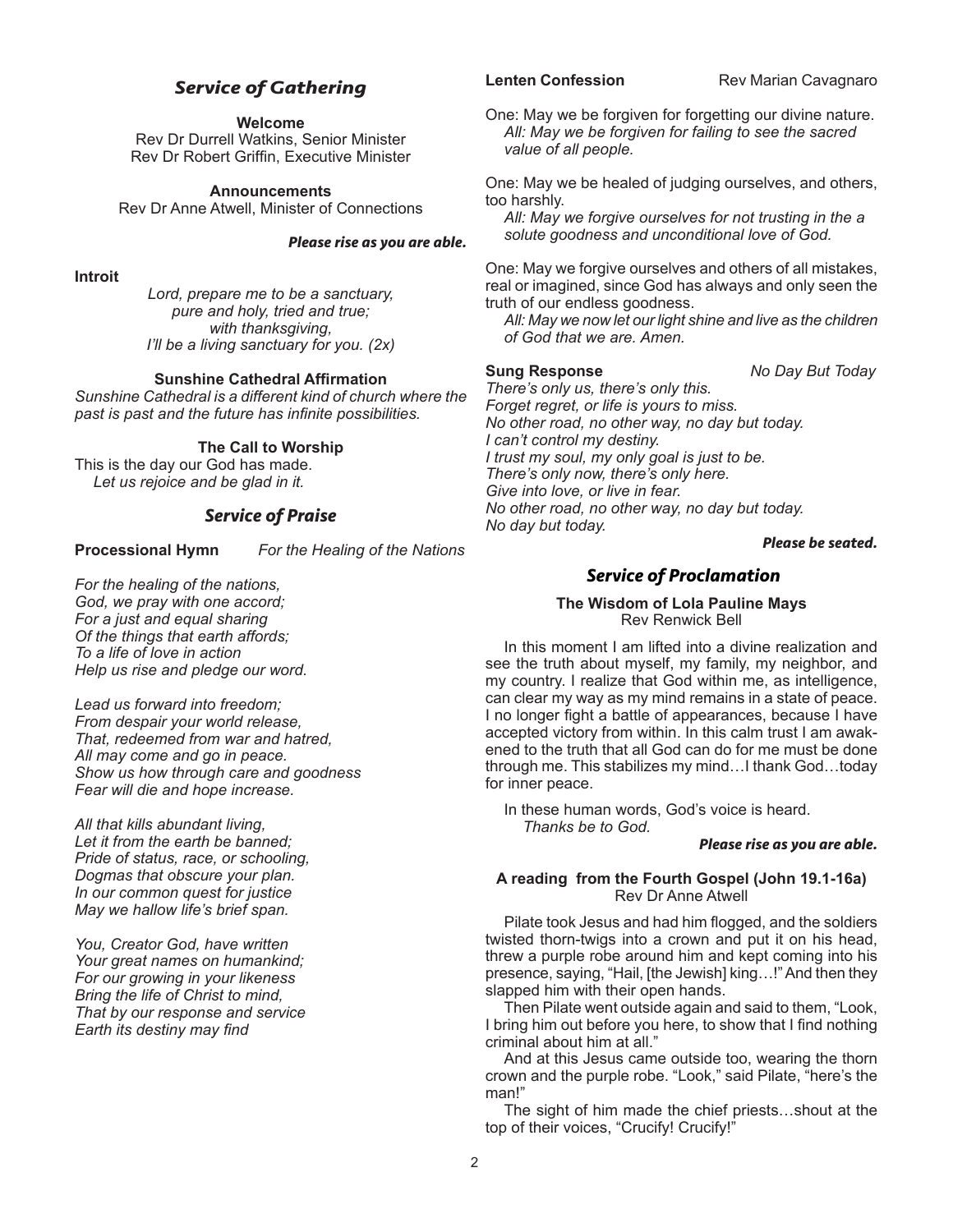"You take him…," retorted Pilate. "He's no criminal as far as I can see!"

The [religious authorities] answered him, "He should die, for he made himself out to be Son of God!"

When Pilate heard them say this, he became much more uneasy, and returned to the palace again and spoke to Jesus, "Where do you come from?"

But Jesus gave him no reply. So Pilate said to him, "Won't you speak to me? Don't you realize that I have the power to set you free, and I have the power to have you crucified?"

"You have no power at all against me," replied Jesus, "except what was given to you from above. And for that reason the one who handed me over to you is even more guilty than you are."

From that moment, Pilate tried hard to set him free but [Jesus' accusers] were shouting, "If you set this man free, you are no friend of Caesar! Anyone who makes himself out to be a king is anti-Caesar!"

When Pilate heard this, he led Jesus outside and sat down upon the Judgment-seat in the place called the Pavement...

It was preparation day of the Passover and it was now getting on towards midday. Pilate said to the [crowd], "Look, here's your king!"

At which they yelled, "Take him away, take him away, crucify him!"

Am I to crucify your king? Pilate asked them. "Caesar is our king and no one else," replied the chief priests.

And at this Pilate handed Jesus over to them for crucifixion.

In these human words, God's voice is heard. *Thanks be to God.*

## **Song of Response** *For Everyone Born*

*For everyone born, a place at the table, to live without fear, and simply to be, to work, to speak out, to witness and worship, for everyone born, the right to be free, and God will delight when we are creators of justice and joy, compassion and peace: yes, God will delight when we are creators of justice, justice and joy!*

# *Please be seated.*

| <b>The Anthem</b>                      | The Greatest Love of All<br>By Michael Masser and Linda Creed<br>Performed by Aaron Ball |
|----------------------------------------|------------------------------------------------------------------------------------------|
| <b>Homily</b>                          | <b>Pro-Caesar is Anti-Christ</b><br><b>Rev Dr Durrell Watkins</b>                        |
| <b>Invitation to Prayer</b>            | Please rise as you are able.                                                             |
| <b>Prayer Chorus</b>                   | Your Grace and Mercy                                                                     |
| I'm living this moment because of you; | Your grace and mercy brought me through,                                                 |

*your grace and mercy brought me through.*

*Your grace and mercy brought me through, I'm living this moment because of you; I want to thank you, and praise you too:* 

*your grace and mercy, your grace and mercy, your grace and mercy brought me through.*

## **Pastoral Prayer and Affirmations**

## **Sign of Peace** *Lean on Me*

*Some times in our lives we all have pain, we all have sorrow. But if we are wise we know that there's always tomorrow. Lean on me when you're not strong - and I'll be your friend, I'll help you carry on; for it won't be long 'til I'm gonna need somebody to lean on.*

*Please swallow your pride if I have things you need to borrow. But no one can fill those of your needs that you won't let show. Lean on me when you're not strong - and I'll be your friend, I'll help you carry on; for it won't be long 'til I'm gonna need somebody to lean on.*

*Just call on me dearest when you need a hand. We all need somebody to lean on. I just might have a problem that you'd understand. We all need somebody to lean on.*

*If there is a load you have to bear that you can't carry, I'm right up the road, I'll share your load if you just call me. Lean on me when you're not strong - and I'll be your friend, I'll help you carry on; for it won't be long 'til I'm gonna need somebody to lean on.*

# *Service of Sacraments*

# **Sacrament of Sharing (Tithes & Offerings)** Rev Dr Robert Griffin

# **Stewardship Thought**

"When we give without fear, we are not concerned about limiting ourselves, because we know with an inward knowing that God's supply is inexhaustible." F. Bernadette Turner

# **Offering Prayer**

*Divine Love, through me, blesses and multiplies all that I have, all that I give, and all that I receive. Thank you, God. Amen.*

**Offering Music** *Sonata No 1 in G Minor - Presto By JS Bach* Performed By Laura Gonzalez

### *Rise as you are able.*

**Doxology** *We Are An Offering* 

*We lift our voices, we lift our hands, we lift our lives up to you, we are an offering. God, use our voices, God, use our hands, God, use our lives, they are yours, we are an offering.* 

*All that we have, all that we are, all that we hope to be we give to you, we give to you. We lift our voices, we lift our hands, we lift our lives up to you, we are an offering; we are an offering.*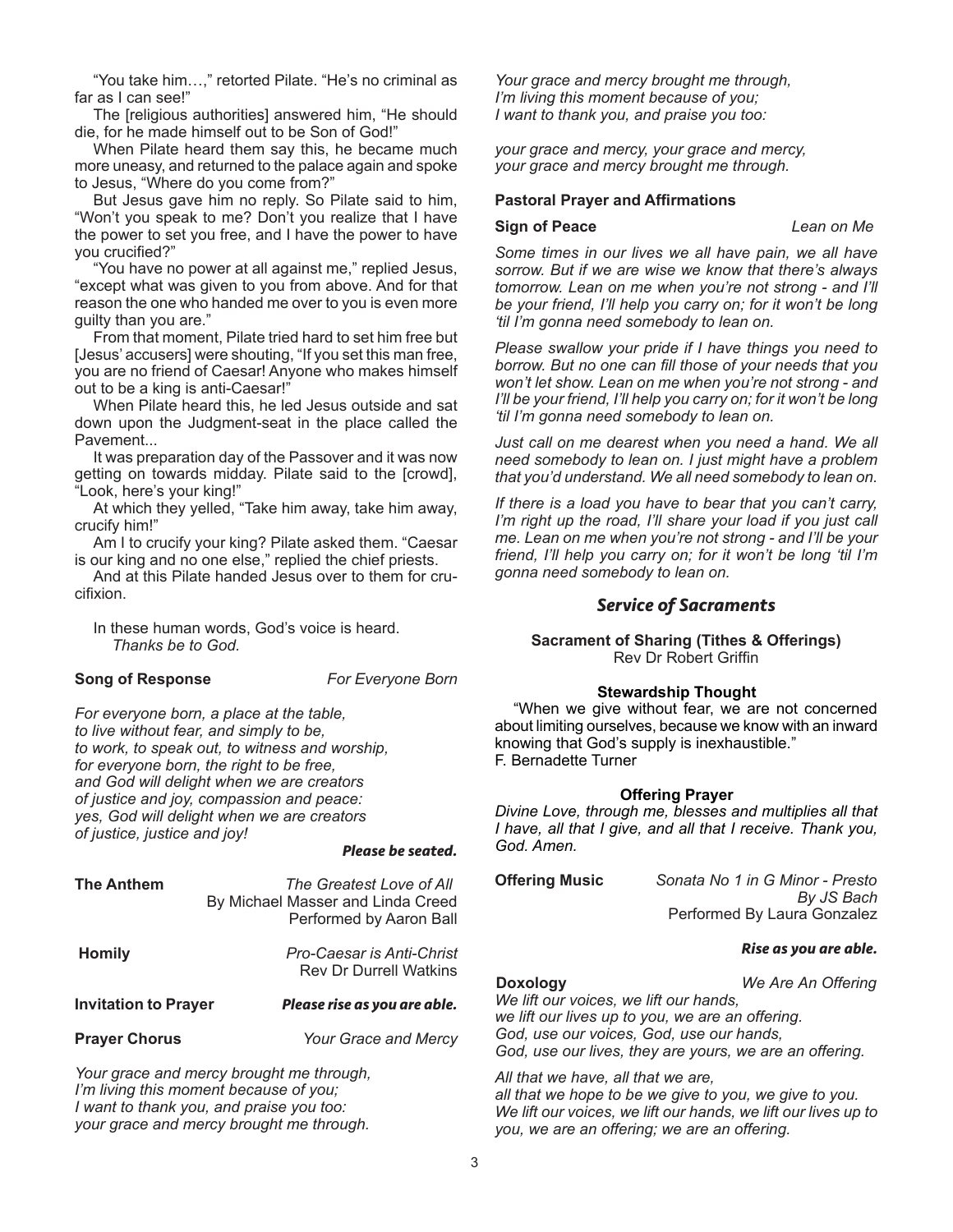| <b>Sacrament of Hospitality</b><br><b>Eucharistic Intentions</b><br><b>Rev Renwick Bell</b>              |                                                                                                            |                          | C<br>s                                |  |
|----------------------------------------------------------------------------------------------------------|------------------------------------------------------------------------------------------------------------|--------------------------|---------------------------------------|--|
| We Remember                                                                                              |                                                                                                            |                          | b                                     |  |
| JPaul Fasana<br>David Shaw<br>Robert Egan<br>Vincent Jenkins                                             | 04/01/2021 John Larkin<br>04/03/1995 Jim Corrigan<br>04/05/1999 Sammy Giarrantana 04/09/1986<br>04/07/1990 | 04/08/1996<br>04/08/1998 | b<br>h<br>b<br>r<br>tl<br>n<br>٢<br>O |  |
| <b>Rainbow Candle Lit Today</b>                                                                          |                                                                                                            |                          |                                       |  |
| In Memory and Honor of all<br>Sunshine Cathedral Members and Friends<br>Affected or Infected by COVID-19 |                                                                                                            |                          | r                                     |  |
|                                                                                                          | b٧<br>The Sunshine Cathedral Staff                                                                         |                          | E<br>E<br>E                           |  |

**Chorus** *- May we be filled with loving kindness. May we be well. May we be filled with loving kindness. May we be well. May we be peaceful and at ease. May we be whole.*

**Intercessions** Rev Renwick Bell

One: For the Sunshine Cathedral Global Fellowship and local congregation, for all who are on our prayer list, for our loved ones, for world and community leaders and for our own needs, let us pray:

*All: We ask for divine blessings. We believe that miracles are possible. We give thanks for grace equal to every need.*

One: And with people all over the world we pray – *All: May peace prevail on earth.*

These prayers we offer in the spirit of Jesus, son of Mary, and as he did we continue to pray:

# **Model Prayer**

*Creator which art in heaven, hallowed be thy names. Thy kin-dom come, thy will be done on earth as it is in heaven. Give us this day our daily bread; and forgive us our debts as we forgive our debtors. And leave us not in temptation, but deliver us from evil. For thine is the kin-dom and the power and the glory, forever. Amen.*

*Please be seated.*

# **The Lord's Supper**

Rev Dr Anne Atwell and Rev Marian Cavagnaro

One: Referring to the Christian Mass, Thich Nhat Hanh said: "This piece of bread is the body of the whole cosmos. Look deeply and you notice the sunshine in the bread, the blue sky in the bread, the cloud and the great earth in the read...What is not in a piece of bread? The whole cosmos as come together in order to bring to you this piece of read. Eat it in such a way that you come alive, truly alive."

One: The Apostle Paul wrote, "Is not the cup of blessing hat we bless a participation in the life of Christ? And is not the bread that we break a participation in the body of Christ? Because there is one loaf, we who are many are ne body; for we all partake of the one loaf."

*All: In remembrance of Jesus (+), we share cup and loaf, grape and grain, and we affirm Christ in us, the hope of glory*.

# **Chorus**

*Bless the Lord, my soul, and bless God's holy names. Bless the Lord, my soul, who leads me into life. Bless the Lord, my soul, and bless God's holy names. Bless the Lord, my soul, who leads me into life.*

# **Invitation to Communion Rev Kevin Tisdol**

These are the gifts of God for all the people of God. *Thanks be to God.*

# **Communion is Shared**

**Communion Song** *I Love Myself the Way I Am*

*I love myself the way I am, there's nothing I need to change. I'll always be the perfect me, there's nothing to rearrange. I'm beautiful and capable of being the best me I can; and I love myself just the way I am.*

*I love you, the way you are, there's nothing you need to do. When I feel the love inside, it's easy to love you. Behind your fears, your rage and tears, I see your shining star, and I love you just the way you are.*

*I love the world the way it is, 'cause I can clearly see that all the things I judge are done by people just like me. So 'til the birth of peace on earth that only love can bring, I'll help it grow by loving everything.*

*I love myself the way I am, and still I want to grow, but change outside can only come when deep inside I know: I'm beautiful and capable of being the best me I can; and I love myself just the way I am.*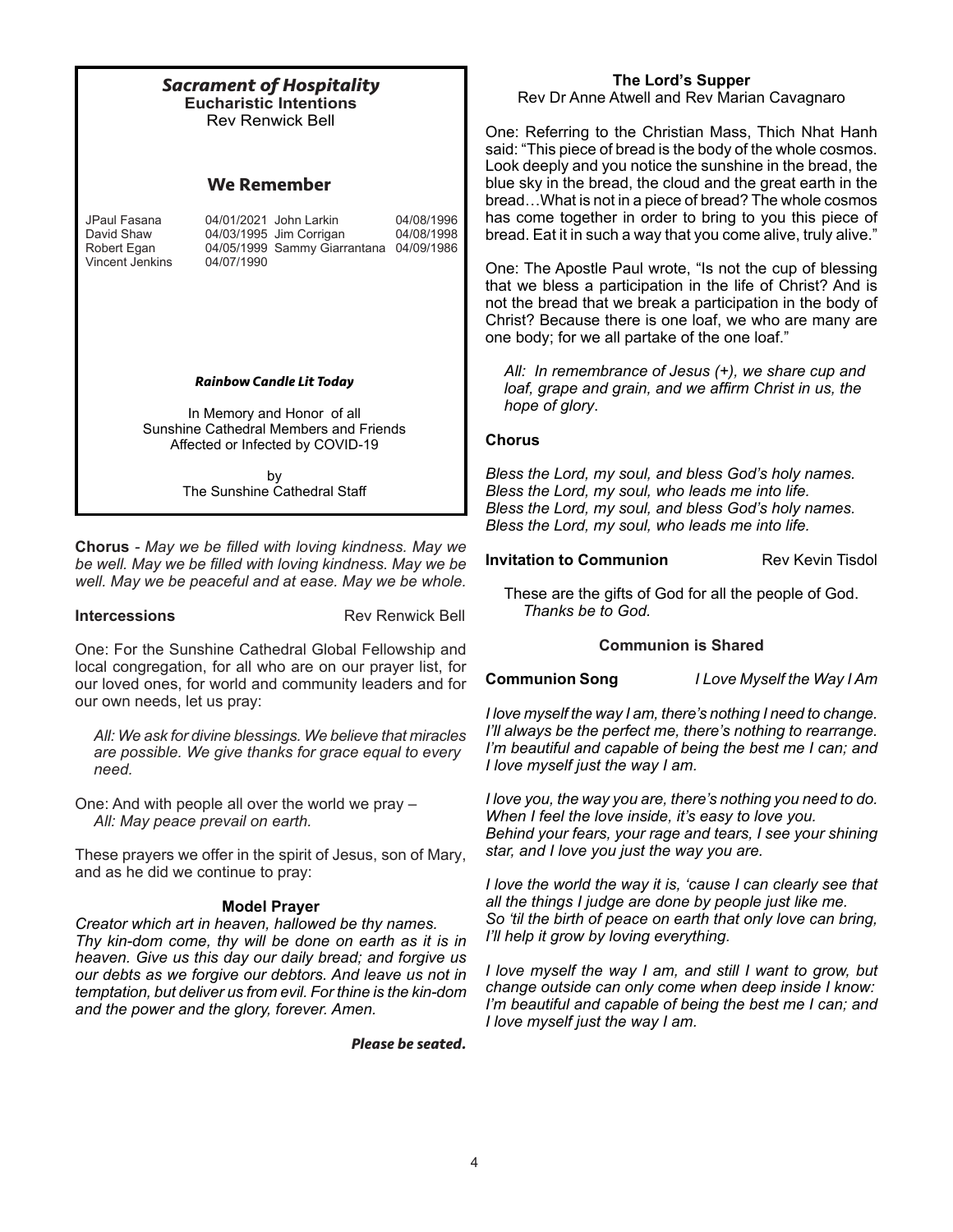# **Prayer of Thanksgiving The Rev Dr Robert Grifin**

# *Please rise as you are able.*

# **The Prayer of Protection**

*The light of God surrounds us; the love of God enfolds us. The power of God protects us; the presence of God watches over us. Wherever we are, God is.*

**Benediction Rev Dr Durrell Watkins** 

**Final Song** *This is Me*

# **Commissioning**

One: Our worship has ended. Let our service begin! *All: Thanks be to God!*

**Postlude Barbara Ramcharitar** 

# *Sunshine Cathedral Weekly Financial Information*

*Financial Data Snapshot from 27 March*

| <b>Weekly Generosity Income Needed</b><br>Generosity Income Received | \$11,819.81<br>\$10,250.39 |
|----------------------------------------------------------------------|----------------------------|
| Our Abundance and/or (Need)                                          | (\$1,569.42)               |
| Per Capita Giving                                                    | \$21.84                    |
|                                                                      |                            |
| <b>Worship Services</b>                                              | 267                        |
| <b>Online Virtual Resourcing</b>                                     | 143,190                    |
| Food Sharing Ministry - Total Reached                                | 583                        |
| Detailed information located at<br>SunshineCathedral.org             |                            |

*Donating to Sunshine Cathedral* 

*Venmo or CashApp Venmo - @SunshineCathedral CashApp - \$SunshineCathedral Text to Give - 954.399.7333*





Sunshine Cathedral **B** Scan to pay \$SunshineCathedral

# **Silent Helpers Prayer Ministry**

# **Prayer Treatment**

*"May we be filled with loving kindness; may we be well. May we be peaceful and at ease, and may we be happy." Amen.*

# **PRAYER LIST**

Dan M. & family; John (of blessed memory); Esther; William; Juliet; Sadie; Sloan; Julie; Anita; MLF; Eileen W.; Richard; Verna; Moira G.; Benny & Connie; Alex & Greg (of blessed memory); Christine J. (of blessed memory); Lois A.; Robert; Dean B.; Kevin & Bob; Laszlo & family; Leslie & Dianne; Ken B.; Milan and Leo; Sasha and Natasha (of blessed memory); Lois & Christine; Val; Rafael; M. Mazella; Olivia L.; Kenny S.; Ivani; Jack; Kimberly; Kevin & Kelli; Michael; Alex; Diane; Martin D.; Teresa; Darryl; Caroline (of blessed memory); Penny; Jonny; Michael & Pam; Donna F.; Elo; Maralee; Mary E.; Cathi C.; Carolyn R.; Frank R.; Josh S.; Guillermo; Kevin; Cindy; Courtney; Elaine; Richard R.; Karen W.; Mark M.; Chrystal (of blessed memory); Karla; a bereaved family; Casper; Millie; Lewis family; Carter; Rhonda; Nicole; Rebecca; Elaine; Courtney; Jamie; David; J. Dyer; Brenda I.; Angie A.; Victor V.; Gabriel P.; Gloria I. Samuel P.; David & Andrew; Virginia; Penny & Jonny; Paul; Momma Sarah; a friend; Naomi; Mark; David; Paul (of blessed memory); Donna; Mama Tullo; Gabby; Ben H.; Mama Dolores; The people of Ukraine; Troy & Phillip; Don; those whose needs are known only to God; those in nursing care and assisted living facilities; LGBTQ+ communities; Global Justice Institute; DSFI; the ministries of Sunshine Cathedral; members & friends of Sunshine Cathedral; all who are part of the Sunshine Cathedral Global Fellowship

"'I say this because I know the plans that I have for you.' This message is from the Lord. 'I have good plans for you. I don't plan to hurt you. I plan to give you hope and a good future.'" JEREMIAH 29.11

# **REMEMBER**

Prayers can be submitted via SunshineCathedral.org or by emailing any SC clergyperson.

You can hear a prayer at anytime by calling 954.462.2004 (press 6).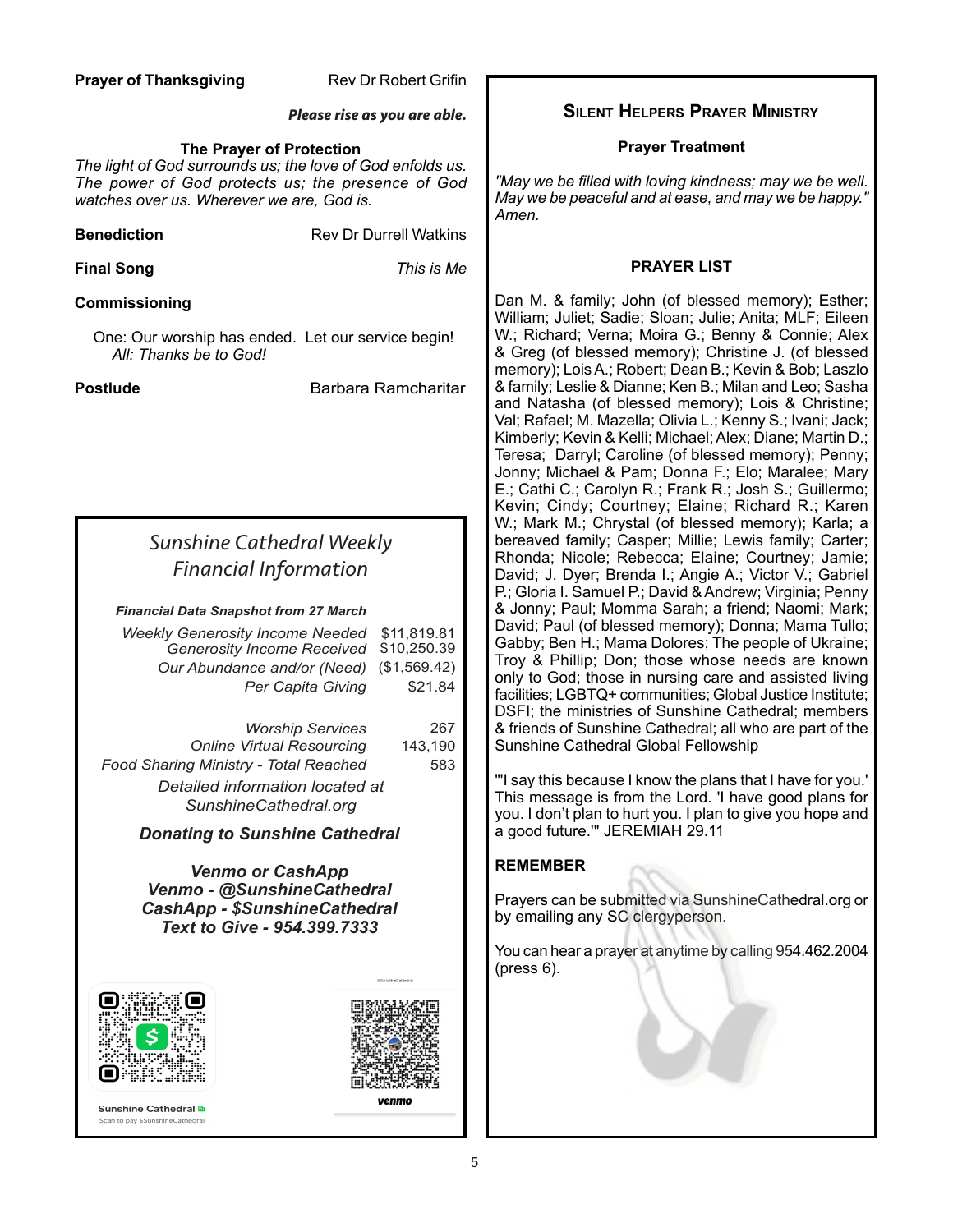# SunBurst Cathedral News

**HOLY WEEK** – Palm Sunday: 9 am & 10:30 am (10:30 also live streamed). Maundy Thursday: Special Service at 7 pm (live streamed only). Good Friday: Special Musical Event at 7 pm at Sunshine Cathedral Square (also live streamed). Easter Sunday: 9 am & 10:30 am (10:30 also lived streamed).

**EASTER LILIES** - are what we call special donors who give above and beyond their regular donations to make Easter extra special. Gifts are given in memory or in honor of loved ones whose names will be included in the Easter bulletin. If you'd like to be a 2022 Easter Lily, envelopes are available in the Worship Center. You can also become an Easter Lily at sunshinecathedral.org

**WEDNESDAY MIDWEEK STUDY IN LENT** – Just 2 more Wednesdays left (April 6 & 13), 6 pm on the Sunshine Cathedral Facebook page (facebook.com/ sunshinecathedral). The study is led by best-selling author and retired UCC minister, Rev. Barbara Essex.

**LENTEN FOOD DRIVE** - We ask the Sunshine Cathedral community to bring non-perishable food donations for the Food Sharing Ministry on Sundays in Lent to help replenish our food pantry. Please see any Loaves and Fishes team member for a list of suggested items.

**SAGE** – Friendly Visitor Program for LGBTQ seniors at Sunshine Cathedral - the program has been under development and now has a coordinator: Mitchell Zahn. Mitchell has over 35 years of experience with community-based organizations and government agencies, including work with older adults and people living with HIV. He also has had volunteer management experience, and has done a bunch of volunteering himself. Mitchell begins the week of April 4th. More information about this exciting new program will be coming soon.

**WELLNESS** - At Sunshine Cathedral Square, you can receive Covid testing 7 days per week, STI testing twice per month (1st & 3rd Tuesdays 5 pm - 8 pm courtesy of Broward House), food assistance on Wednesdays (until about 1 pm), and grief support twice a month (contact Rev. Dr. Anne Atwell about the grief support group). Condoms are available in our restrooms, vaccinations are encouraged and hand sanitizer can be found at the doorways of the Worship Center.

**BOLD Justice** - If you are passionate about social justice and want to support the Sunshine Cathedral's Justice Ministry, please join us on Tuesday, April 4 for the Nehemiah action. We are trying to get as many people as possible from the Sunshine Cathedral at this event. We are working on three major issues in our Broward Community.

 · Criminal Justice reform; Civil citations vs. Arrest in minor offenses. Our work has seen 23,225 fewer children in Florida arrested saving the state more than \$104 million.

Care for Creation – Climate impacts on communities in Broward County and ways to alleviate these effects of the heat index, rising costs of utility bills, and the rising sea level which is specially of interest to us here in Broward.

· Permanent Supportive Housing is a housing model that provides rental assistance and supportive services to people with mental health issues who have experienced long-term or repeated homelessness. Services include mental health treatment, physical health care, education, financial literacy education, employment opportunities and peer coaching.

What: Nehemiah Action

When: Monday, April 4, 2022 - 7:30 p.m. Where:Charles F. Dodge City Center in Pembroke Pines; 601 City Ctr Wy, Pembroke Pines, FL 33025 Who: All social justice minded folks

**GLOBAL FELLOWSHIP** - If you don't live in the Fort Lauderdale area but are finding Sunshine Cathedral to be a primary source of spiritual enrichment in your life, we invite you to consider joining the Sunshine Cathedral Global Fellowship. You can learn about how you can become part of the Sunshine Cathedral Global Fellowship by visiting SunshineCathedral.org

**OUR SUNDAY BROADCAST** is made possible by Happening Out Television Network and donors who support our televised ministry. Happening Out is housed at Sunshine Cathedral Square. Happening Out programming can be viewed on YouTube, Facebook, Amazon Fire, Apple TV, Google TV, and Roku.

**TODAY'S CONTEMPORARY READING** – is by Lola Pauline Mays (1911 – 1992). Lola was a Religious Science minister who founded an independent church and ministry school in Mesa, Arizona.

# **SAINTS OF THE WEEK**

**April 4: Martin Luther King, Jr. (1929-1968)**—Apostle of freedom and renewer of society. Martin earned first a Bachelor's degree from Morehouse College, then a seminary degree from Crozier Divinity School, and finally a Ph.D. in Theology from Boston University. Later he was awarded the Nobel Peace Prize in 1964. He was the spiritual leader of the modern Civil Rights movement. Inspired by the example of Gandhi, he led a campaign of nonviolent resistance to racial segregation, racism and poverty. He is best remembered for his famous "I Have a Dream" speech given at the Lincoln Memorial in Washington. He was repeatedly jailed and in 1968 he was assassinated in Memphis, TN.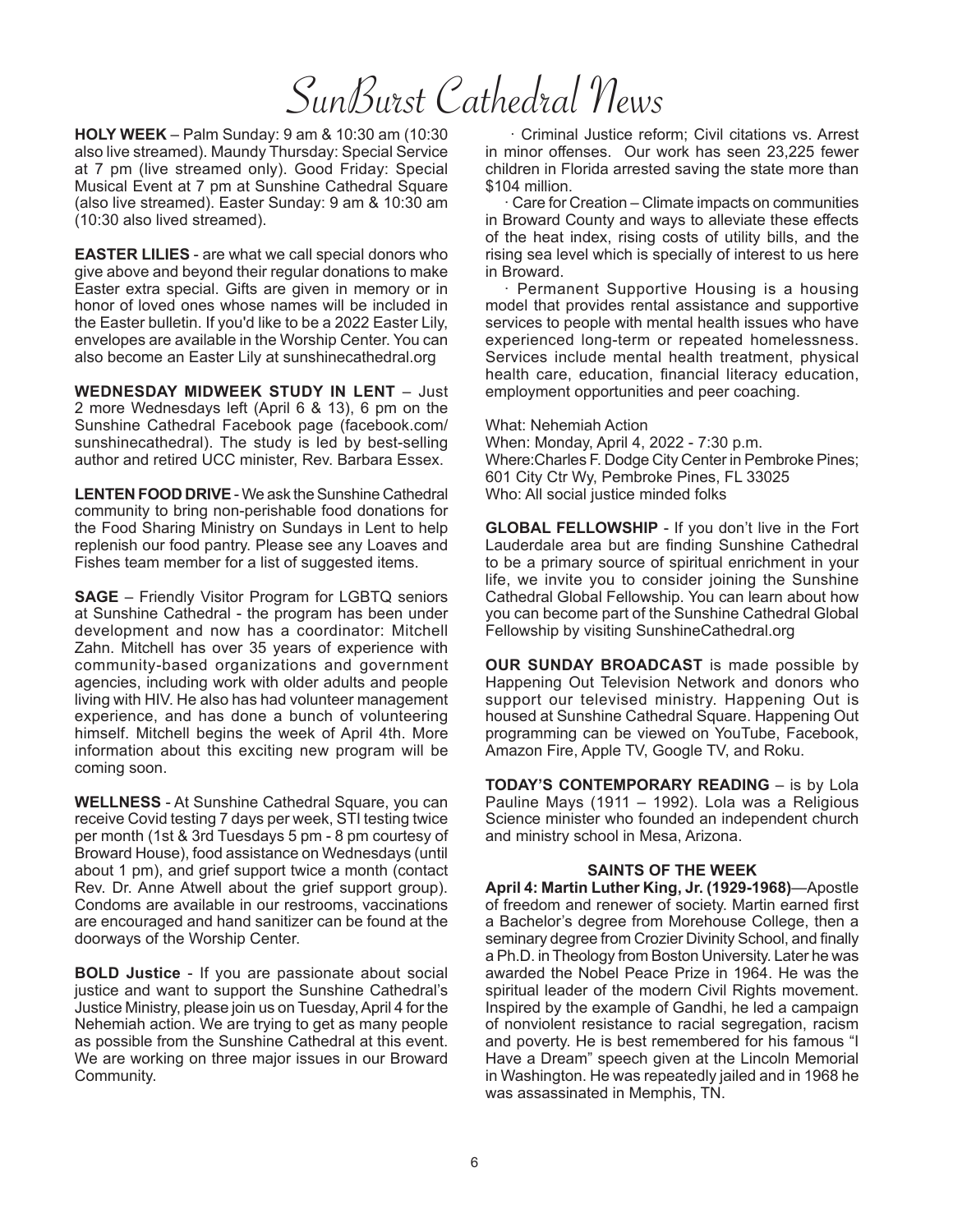**April 7: Ernest Holmes (1887-1960)** – Founder of Religious Science. Holmes was an influential figure in the New Thought movement. After studying philosophy and world religions independently, working with his brother who was a Congregational minister, and becoming ordained in the Divine Science movement, Holmes wrote The Science of Mind (among several books) and started the Religious Science Church. In his The Art of Life, Holmes instructed, "When you pray or affirm your good, close the door of your consciousness to everything which denies this good and state your needs, not as a supplication but as an affirmation of acceptance…We shall not gain happiness by continuing to repeat mental patterns of unhappiness… Can we, in the midst of negative conditions, accept a great good? If we can we shall be complying with the Law of Life. We shall be giving Life a chance to work for us."

**Fenwicke Holmes (1883 – 1973)** - earned a B.A. from Colby College and attended Hartford Seminary and was ordained a Congregationalist minister (and later, a Divine Science minister). In addition to assisting his brother (Ernest Holmes) in the Science of Mind movement, he also served as the pastor of a Divine Science church. He was helpful in spreading New Thought philosophy in Japan through his collaboration with Seicho-No-Ie's founder, Masaharu Taniguchi. Fenwicke's books include: Being & Becoming (1925), The Law of Mind in Action (1926), and The Truth About Matter (1944). He wrote a poem in the divine voice: "I am thy life within thee, I am thy health; I am thy choicest treasure, I am thy wealth. I am thy deepest wisdom, I am thy light; I am thy power within thee, I am thy might. I am thy warm emotion, I am thy truth; I am thy ageless heritage, I am thy youth. I am thy hope of heaven, I am the way; I am the light eternal, I am the day. I am thy will-to-conquer, I am thy sword; I am the peace thou cravest, I am thy word…I am the Inner Presence, Forever nigh – Whenever thou dost say, 'I am': I AM That I."

**April 8: Sidhartha Gautama, the Buddha (circa 560 – 480 BCE)** – Buddha means "Awakened." He was born in what is today Nepal and he died in India. The Buddha is said to have had a dramatic experience whereby he became "awake" (or enlightened), and then set about teaching others how they, too, could learn to live as fully awake beings. Many Buddhists speak of the "Buddha Nature" that is latent within all of us; as we achieve enlightenment (or awakening), we express that Buddha Nature. The Buddha is regarded as the model, or supreme Buddha, but others have been thought to achieve enlightenment. Compare this to the belief that some have that Jesus demonstrates the Christ Principle that is latent within all people.

The Buddha taught that suffering is caused by ignorance. Attachment and craving are symptoms of ignorance. By learning the Truth (and practicing what we learn), we can change our thoughts and attitudes, that is, we can control our cravings and thereby limit

suffering. Buddha taught and practiced meditation and gave an 8-fold righteous path to follow, which included right understanding, right thinking, right speech, and right action.

**April 9: Dietrich Bonhoeffer (1906-1945)**—Theologian and martyr. Bonhoeffer was deeply committed to the ideals of Christian community. He helped organize resistance to the Nazi takeover of German churches. When the Confessing Church movement was snuffed out he was imprisoned for his participation in the plot to kill Hitler. Influenced by the Social Gospel movement in America, he later wrote in prison of the need for a "religionless Christianity." His writings have been a major influence on Christian Ethics in our time. Some have speculated that Bonhoeffer's well-known affection for his dear friend Eberhard Behge suggests a possible gay orientation.

**James Dillet Freeman (1912-2003)** – the "Poet Laureate" of the Unity School of Christianity. He composed the prayer: "The Light of God surrounds us; the love of God enfolds us. The power of God protects us; the presence of God watches over us. Wherever we are, God is!" Not only is that prayer used in the Sunshine Cathedral liturgy (and in New Thought centers everywhere), it was taken to the moon in 1969!composed the prayer: "The Light of God surrounds us; the love of God enfolds us. The power of God protects us; the presence of God watches over us. Wherever we are, God is!" Not only is that prayer used in the Sunshine Cathedral liturgy (and in New Thought centers everywhere), it was taken to the moon in 1969!

*Sunshine Cathedral Center for the Performing Arts Presents*

> **Coco Peru in Bitter Bothered & Beyond** Saturday, April 9, 2022 8:00 PM Tickets at SunshineCathedral.org